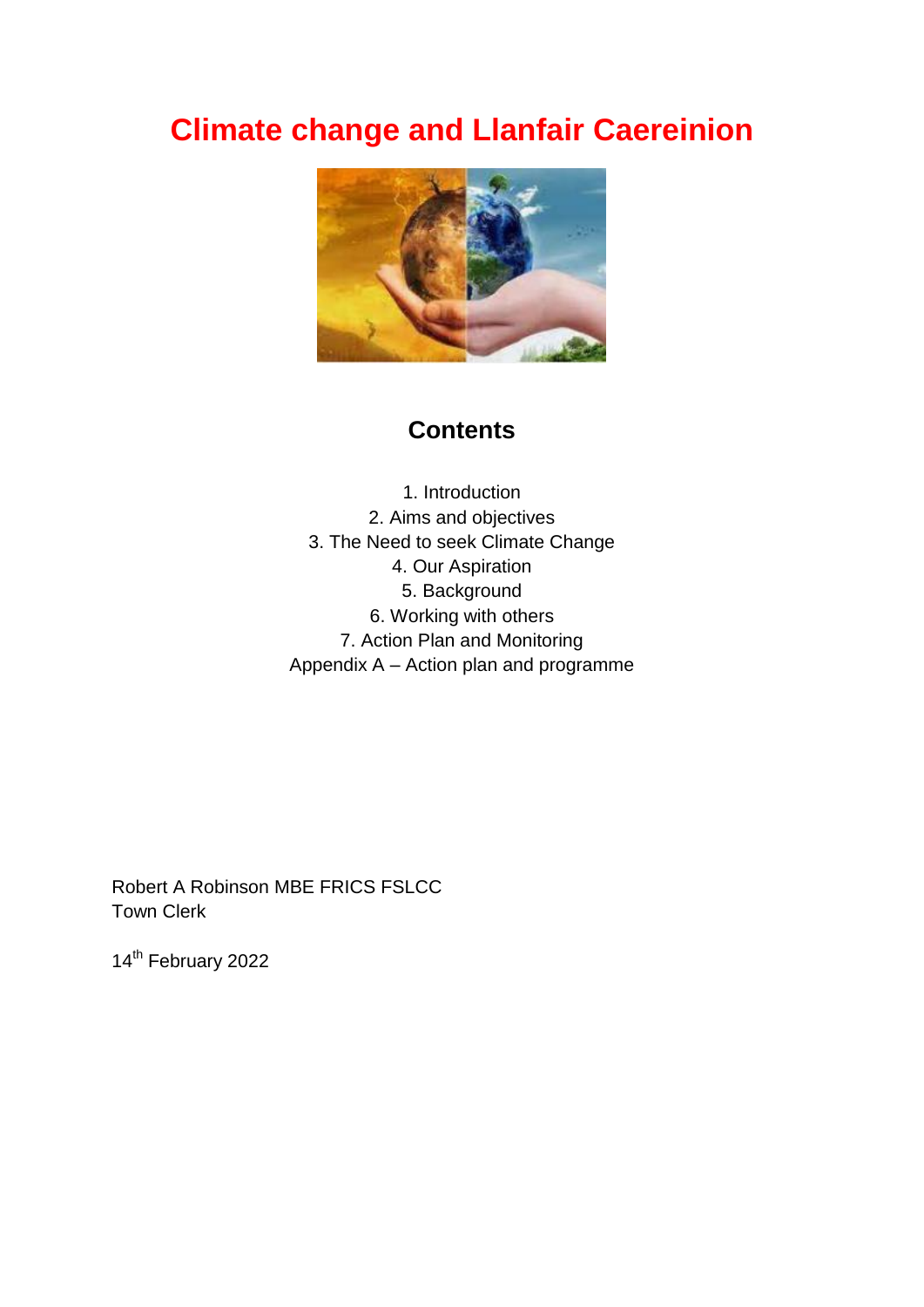#### **1. Introduction**

Llanfair Caereinion Town Council at its Full Council Meeting held on 14<sup>th</sup> February 2022

a) Declared a 'Climate Emergency'

b) Agreed to take action to improve the Town Councils own practices to reduce our own contribution to Climate Change.

c) Agreed that the Town Council Action plan be adopted as per appendix A.

#### **2. Aims and objectives**

This document sets out the aims, objectives and policy of Llanfair Caereinion Town Council With regards to actions to help with the 'Climate Change' issues.

#### **3. The Need to seek Climate Change**

Extreme weather events this last few years have presented severe challenges to transport, agriculture and other services, though what we have experienced in the Llanfair Caereinion area is almost insignificant compared to many parts of the world.

Unless we act on climate, we collectively face the greatest threat to our local and global environment. According to October 2019 Intergovernmental Panel on Climate Change predicts a1.5C increase in temperatures over the next few decades.

The report suggests that humanity has 12 years to deliver the major actions needed to turn this around (and that was in 2019), so we can avoid reaching tipping points where we no longer have the ability to avoid extreme weather events.

It is clear to many of us that we must act locally and globally.

Business as usual is clearly no longer an option.

We need local wisdom and action to increase our resilience and to prepare for the changes already in the system.

Llanfair Caereinion can play its role in preventing dangerous and extreme weather events in its own little way.

#### **4. Our Aspiration**

The Town Council has the aspiration to take action to:

\* help move towards Llanfair Caereinion being a net-zero carbon producer as soon as possible

\* increase local resilience to climate impacts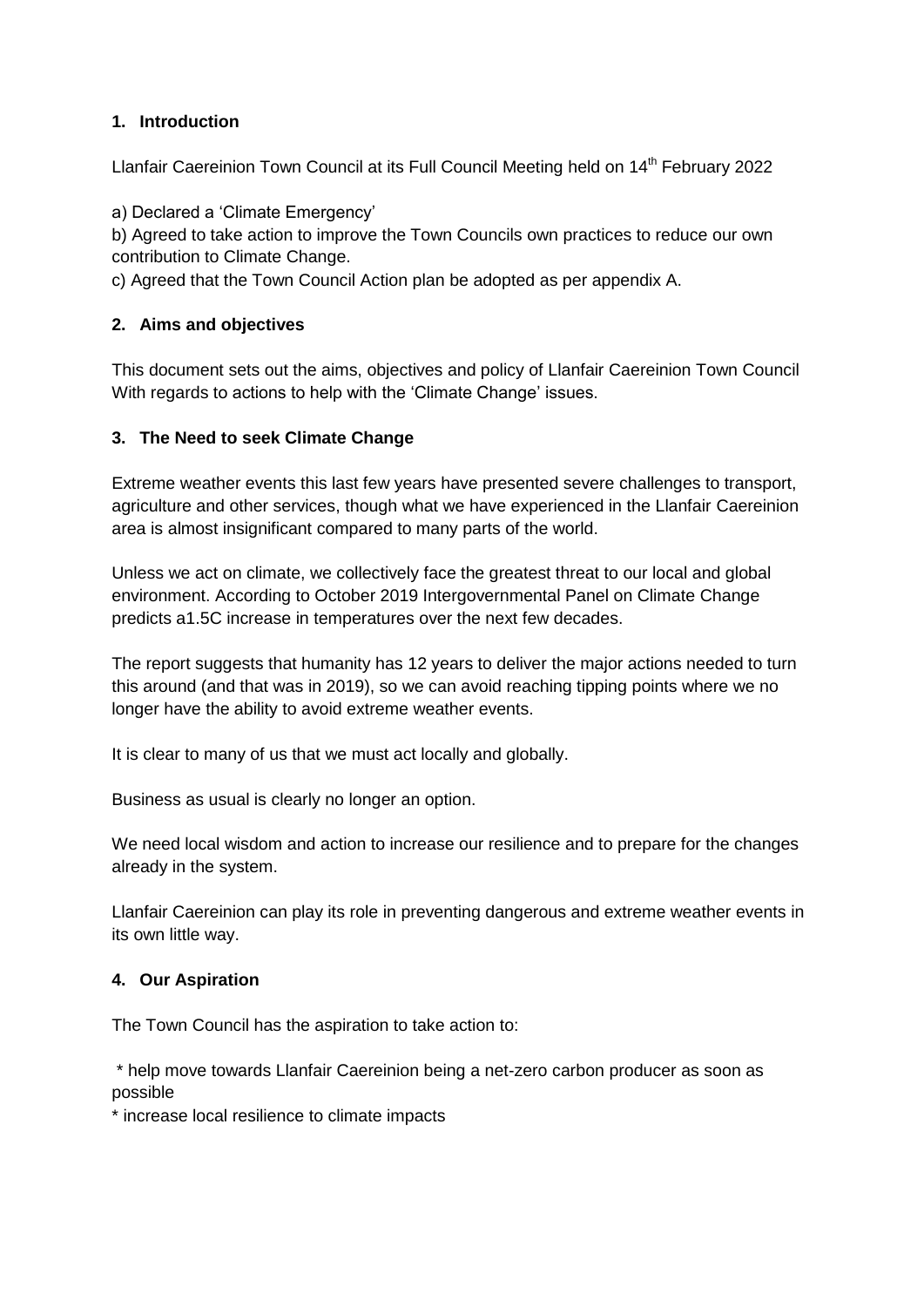Continued….

\* maximise local benefits of these actions in other sectors such as health, agriculture, transport and the economy

\* Call on Wales and UK Government to provide the support and resources to make this possible

\* Work with other organisations, such as Renew Wales, other Community Councils and Local businesses to help counter climate change

#### 5. **Background Information & links**

Along with any changes due to the Natural Cycle it is clear Humans have already aided irreversible climate change, the impacts of which are being felt around the world.

Global temperatures have already increased by 1 degree Celsius from pre-industrial levels.

Atmospheric CO2 levels are above 400 parts per million (ppm). This far exceeds the 350 ppm deemed to be a safe level for humanity.

The IPCC's Special Report on Global Warming of 1.5°C, published in October, describes the enormous harm that a 2°C rise is likely to cause compared to a 1.5°C rise, and told us that limiting Global Warming to 1.5°C may still be possible with ambitious action from national and sub-national authorities, civil society, the private sector and local communities.

Councils around the world are responding by declaring a 'Climate Emergency' and committing resources to address this emergency.

#### **6. Working with others**

The Council will seek to work with others (where possible) which might include: Welsh Government, Powys County Council and other Communities around us.

#### **7. Action Plan and Monitoring**

The action plan is attached at appendix A.

The programme to achieve the items listed is noted next to each item. The Council shall receive a report quarterly on progress. This Policy shall form part of the Annual Report issued in December each year.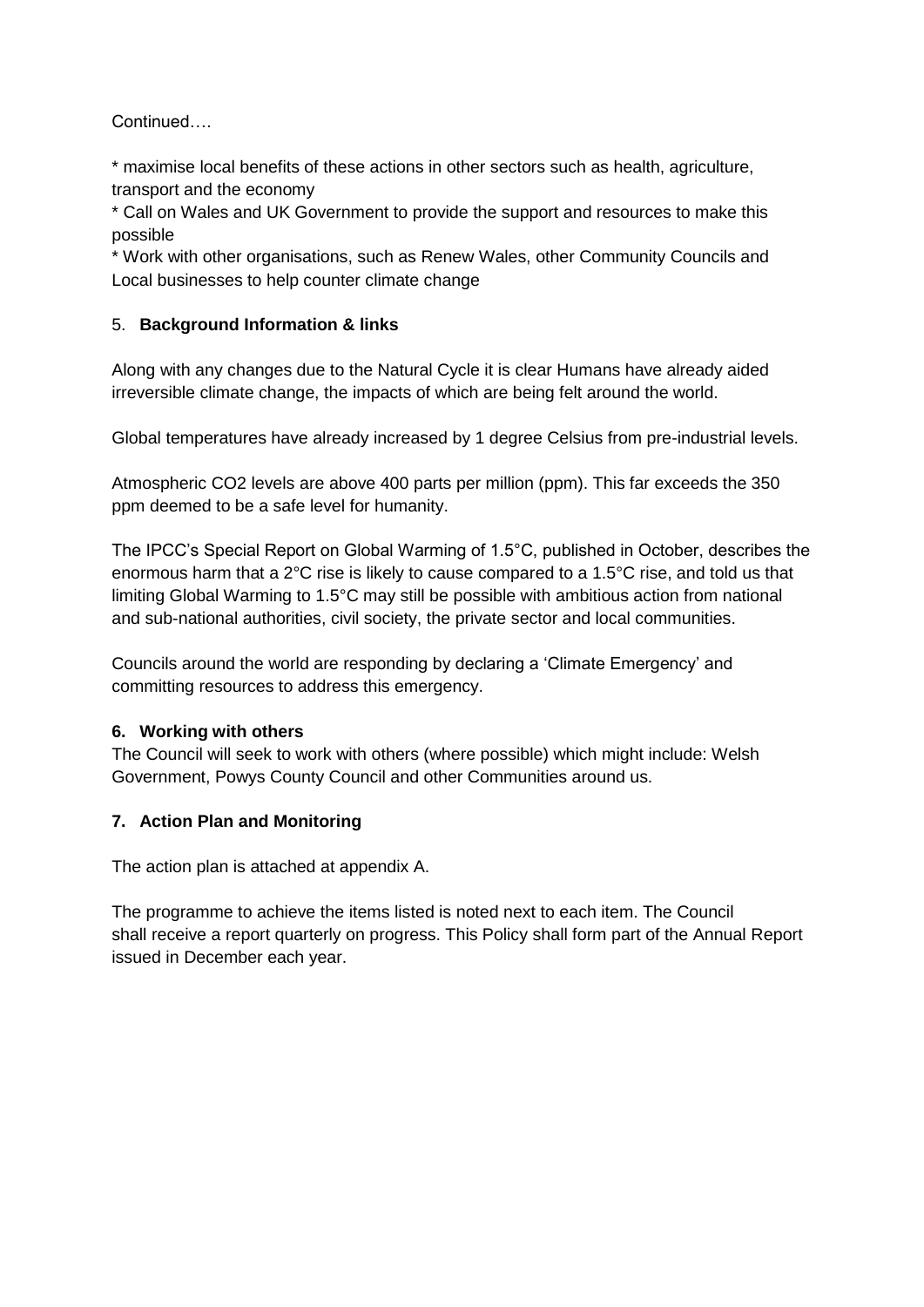### **APPENDIX A**

## **CLIMATE CHANGE ACTION PLAN**

| <b>No</b>      | <b>Activity</b>                                                                                                                                                                   | <b>Current</b><br>situation                                                                                 | <b>Planned actions</b>                                                                                                              | <b>Priority</b> |
|----------------|-----------------------------------------------------------------------------------------------------------------------------------------------------------------------------------|-------------------------------------------------------------------------------------------------------------|-------------------------------------------------------------------------------------------------------------------------------------|-----------------|
| 1              | <b>Youth lead</b><br>To involve the youth and take<br>their advice on the activities<br>proposed to help with<br>restricting global warming.                                      | There is a need for<br>youth involvement in<br>the future.                                                  | A Youth Council is to be<br>set up with the High<br>School and possibly the<br>new Junior School.                                   | <b>HIGH</b>     |
| $\mathbf{2}$   | <b>Drive less</b><br>Walk, bike, car-pool or take<br>mass transit more often. You'll<br>save one pound of carbon<br>dioxide for every mile you<br>don't drive! Use vehicles less. | Most of the Council's<br>work is local so can<br>be done on foot. A<br>car is only used<br>where necessary. | To continue seeking a<br>reduction in car use<br>where possible.                                                                    | <b>MED</b>      |
| 3              | <b>Recycle more</b><br>You can save 2,400 pounds of<br>carbon dioxide per year by<br>recycling just half of your<br>business waste.                                               | Limited recycling<br>taking place with the<br>Council litter bins<br>going to normal<br>rubbish.            | A planned recycling<br>procedure to be put in<br>place in the office and<br>where possible when<br>disposing of Council<br>rubbish. | <b>HIGH</b>     |
| 4              | <b>Drinks cups</b><br>Use bio-degradable cups for<br><b>Council and Buildings use</b>                                                                                             | When the Council<br>hosts events either<br>bio-degradable cups<br>or rewashable cups<br>are used.           | This policy to continue                                                                                                             | <b>HIGH</b>     |
| 5              | Water in a bottle<br>Provide a drinking water<br>station to help encourage<br>people using re-usable bottles.                                                                     | Provision in the<br>Town is required for<br>a water in a bottle<br>facility.                                | The provision of a<br>central water point to be<br>put in place. The site to<br>be registered.                                      | <b>MED</b>      |
| 6              | Avoid products with a lot of<br>packaging<br>You can save 1,200 pounds of<br>carbon dioxide if you reduce<br>your garbage by 10 percent.                                          | When ordering<br>products little<br>attention has been<br>made to the<br>packaging issues.                  | Where possible to seek<br>purchase of goods with<br>either less or limited<br>packaging.                                            | LOW             |
| $\overline{7}$ | Plant a tree<br>Manage woodland and plant<br>new trees as appropriate.                                                                                                            | The Council looks<br>after a woodland<br>area.                                                              | The Council will<br>continue to manage the<br>woodland and ensure<br>that all best practice for<br>forestry is completed.           | <b>HIGH</b>     |
| 8              | Wildlife<br>To protect wildlife and in<br>particular control cutting of<br>hedgerows.                                                                                             | Hedge cutting and<br>grass cutting is<br>completed in line<br>with guidelines on<br>nesting etc.            | The Council to continue<br>this practise.                                                                                           | <b>HIGH</b>     |
| 9              | <b>Wild planting</b><br>To protect where possible<br>habitats which support wild<br>growth.                                                                                       | To leave areas to<br>grow wild where<br>appropriate. To<br>remove weeds where<br>necessary only.            | To continue with leaving<br>areas of wild growth<br>where possible.                                                                 | <b>HIGH</b>     |